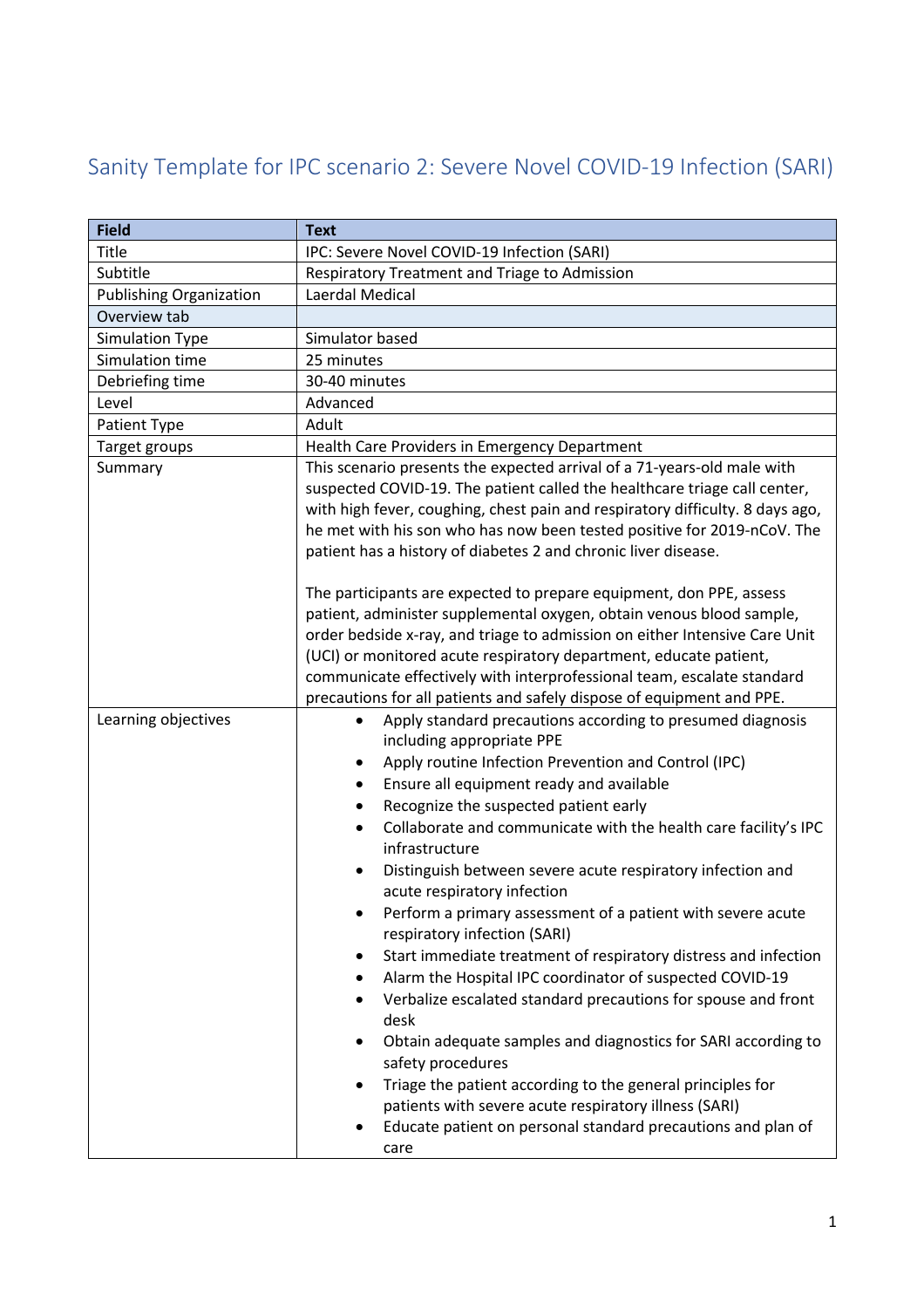|                                | Coordinate safe patient transfer to receiving department<br>$\bullet$<br>Handle contaminated equipment according to procedure   |
|--------------------------------|---------------------------------------------------------------------------------------------------------------------------------|
|                                | Doff PPE according to procedure                                                                                                 |
| <b>Educational information</b> | <b>NA</b>                                                                                                                       |
| Further readings               | Infection prevention and control during health care when                                                                        |
|                                | novel coronavirus (nCoV) infection is suspected. Interim Guidance, World                                                        |
|                                | Health Organization 25 January 2020, WHO/2019-nCoV/IPC/v2020.2                                                                  |
| Scenario image                 | Pending                                                                                                                         |
| Scenario Video                 | <b>NA</b>                                                                                                                       |
| Why use this scenario?         | This scenario addresses key interventions for the preparation,                                                                  |
|                                | identification, treatment and triage of the patient with chronic disease and                                                    |
|                                | severe acute respiratory infection (SARI) due to novel COVID-19 disease.                                                        |
|                                | The scenario is designed to train and test health care providers at the                                                         |
|                                | emergency department in standard precautions and Infection Prevention                                                           |
|                                | and Control (IPC) according to WHO Interim guidelines 25 January 2020 on                                                        |
|                                | IPC for the 2019-nCoV virus.                                                                                                    |
| Prepare tab                    |                                                                                                                                 |
| Location<br>Participants       | <b>Emergency Department</b><br>2-4 health care providers                                                                        |
|                                | 1 observer                                                                                                                      |
|                                |                                                                                                                                 |
|                                | 2 scenario assistants to act as interprofessional personnel:<br>2 first responders to carry the stretcher with the patient into |
|                                | $\circ$<br>the examination room                                                                                                 |
|                                | 2 portable X-ray assistants<br>$\circ$                                                                                          |
|                                | 1 orderly to transfer patient to ICU<br>$\circ$                                                                                 |
| <b>Equipment list</b>          | <b>Medical Supplies</b>                                                                                                         |
|                                | ABHR - Alcohol base hand rub                                                                                                    |
|                                | Blood pressure cuff                                                                                                             |
|                                | Blood sample kit                                                                                                                |
|                                | <b>ECG</b> electrode cables                                                                                                     |
|                                | Endotracheal intubation kit                                                                                                     |
|                                | IV line                                                                                                                         |
|                                | Medical face masks (N95 mask with respirator)                                                                                   |
|                                | Oxygen delivery devices including minimum nasal cannula, bag                                                                    |
|                                | valve mask and non-invasive ventilator with reservoir.                                                                          |
|                                | Oxygen supply source<br>٠                                                                                                       |
|                                | Saline lock                                                                                                                     |
|                                | Specimen collection kits                                                                                                        |
|                                | SpO2 probe                                                                                                                      |
|                                | Standard precautions equipment for all participants including                                                                   |
|                                | scenario assistants acting as first responders and x-ray assistants                                                             |
|                                | (long-sleeved, disposable gown, goggles or face shield and non-                                                                 |
|                                | sterile gloves)                                                                                                                 |
|                                | Stethoscope                                                                                                                     |
|                                | Suction line and tubing                                                                                                         |
|                                | Thermometer                                                                                                                     |
|                                | Universal precautions equipment                                                                                                 |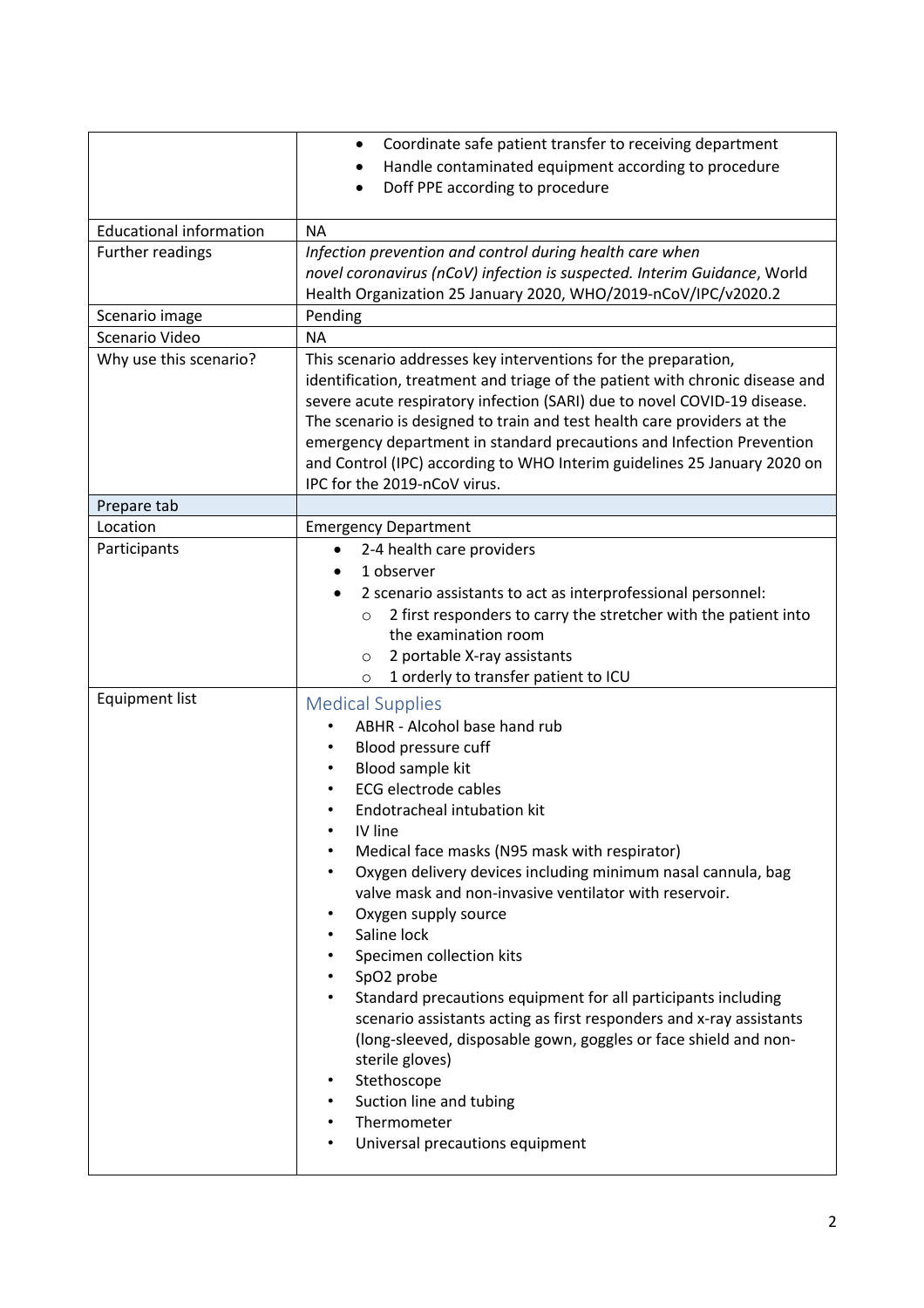|                              | Props                                                                                                                                   |
|------------------------------|-----------------------------------------------------------------------------------------------------------------------------------------|
|                              | 2 sets of first responder uniforms                                                                                                      |
|                              | Local IPC check list and procedures                                                                                                     |
|                              | Patient cloth appropriate for 55-years-old                                                                                              |
|                              | Stretcher                                                                                                                               |
|                              | Portable X-ray machine                                                                                                                  |
|                              |                                                                                                                                         |
|                              | <b>Medications</b>                                                                                                                      |
|                              | Ipratropium                                                                                                                             |
|                              | <b>IV Antibiotics</b>                                                                                                                   |
|                              | <b>Normal Saline</b>                                                                                                                    |
|                              | Salbutamol                                                                                                                              |
|                              |                                                                                                                                         |
| Preparation and setup        | Dress the simulator in clothing and cap suitable for a 71-years-old<br>$\bullet$                                                        |
|                              | man                                                                                                                                     |
|                              | Place the simulator lying on a stretcher                                                                                                |
|                              | Apply moisture on upper lip and forehead to simulate sweating                                                                           |
| Role Information             | Instruct the 2 scenario assistants to dress in first provider's uniforms and                                                            |
|                              | to apply mask and gloves. Have them ready to carry the patient to the                                                                   |
|                              | examination room 5 minutes into simulation time.                                                                                        |
|                              |                                                                                                                                         |
|                              | Then have both simulation assistants act as x-ray assistants, standing by                                                               |
|                              | with the portable x-ray machine in full PPE to go into the examination                                                                  |
|                              | room 2 minutes after the participants have ordered an x-ray.                                                                            |
|                              |                                                                                                                                         |
|                              | Then have 1 of the simulation assistants act as an orderly to transfer the                                                              |
|                              | patient to admission department when called by the simulation                                                                           |
|                              | participants. If wanted, the assistant can don only part of the PPE, leaving                                                            |
|                              | out goggles/face shield to test if the participants are aware of the missing                                                            |
|                              | equipment and the contamination danger during transport of patient.                                                                     |
| Patient chart                | <b>NA</b>                                                                                                                               |
| <b>Training Devices</b>      | SimMan 3G family, SimMan ALS, ALS SimMan, Nursing Anne, Nursing Anne<br>Simulator, Nursing Kelly, MegaCode Kelly advanced, Resusci Anne |
|                              | Simulator                                                                                                                               |
| Simulation devices           | Lleap, SimPad                                                                                                                           |
| Simulation mode              | Automatic mode                                                                                                                          |
| <b>Additional Simulation</b> | Patient Monitor, SpO <sub>2</sub>                                                                                                       |
| Equipment                    |                                                                                                                                         |
| Simulate tab                 |                                                                                                                                         |
| Learner Brief                | <b>Emergency Room</b>                                                                                                                   |
|                              | 09:21                                                                                                                                   |
|                              | The health care call center has referred a 71-year-old man with diabetes                                                                |
|                              | and chronic kidney disease who is on his way by own transportation                                                                      |
|                              | (spouse is driving). The patient has reported fever, dry coughing, chest                                                                |
|                              | pain and respiratory distress. Please, appoint a team leader, don PPE and                                                               |
|                              | prepare for receiving the patient within 5 minutes.                                                                                     |
| <b>Patient Picture</b>       | <b>NA</b>                                                                                                                               |
| <b>Patient Data</b>          | Name: Antoine Debuzzy                                                                                                                   |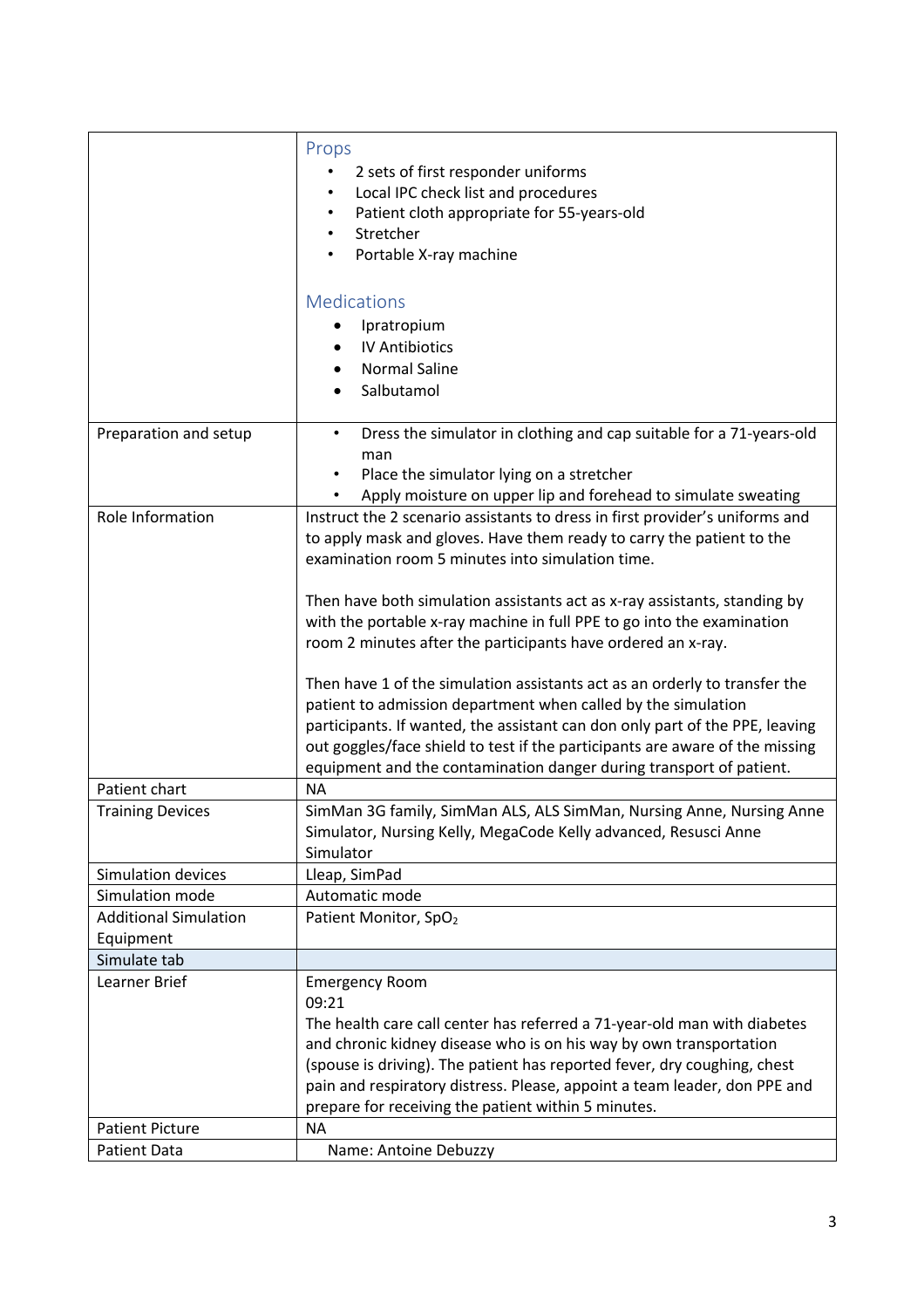|                        | Gender: Male                                                                  |
|------------------------|-------------------------------------------------------------------------------|
|                        |                                                                               |
|                        | Age: 71 years                                                                 |
|                        | Weight: 83 kg                                                                 |
|                        | Height: 175 cm                                                                |
|                        | Allergies: No known                                                           |
|                        | Immunizations: Yearly influenza vaccine                                       |
| Start vital signs      | Initial vitals                                                                |
|                        | <b>ECG: Sinus w occasional VES</b><br>$\bullet$                               |
|                        | HR: 117 bpm<br>٠                                                              |
|                        | <b>RR: 22 rpm</b>                                                             |
|                        | BP: 149/80 mmHg<br>$\bullet$                                                  |
|                        | SpO2: 89%                                                                     |
|                        | EtCO <sub>2</sub> : 31 mmHg                                                   |
|                        | Tblood: 39 °C                                                                 |
|                        |                                                                               |
|                        | Only for programming purpose, not Scenario Cloud entry:                       |
|                        | Trend after oxygen administration:                                            |
|                        | <b>ECG: sinus without VES</b>                                                 |
|                        | <b>HR: 112</b>                                                                |
|                        | <b>RR 15</b>                                                                  |
|                        | BP 140/80                                                                     |
|                        | SpO <sub>2</sub> : 97%                                                        |
|                        | EtCO2: 38 mmHg                                                                |
|                        | Over 1 <sup>1/2</sup> minute                                                  |
|                        |                                                                               |
|                        |                                                                               |
|                        | Trending 2 <sup>1/2</sup> minutes after patient encounter with no             |
|                        | oxygen applied:                                                               |
|                        | HR: 124/min                                                                   |
|                        | <b>RR: 33/min</b>                                                             |
|                        | BP: 120/85                                                                    |
|                        |                                                                               |
|                        | SpO <sub>2</sub> : 81%                                                        |
|                        | EtCO <sub>2</sub> : 29 mmHg                                                   |
|                        | Over 2 minutes                                                                |
| <b>Medical history</b> | <b>Past Medical History</b>                                                   |
|                        | Diabetes 2, chronic kidney disease                                            |
|                        | <b>Resent Medical History</b>                                                 |
|                        | Patient got a cold 3 days ago with fever, sore throat, sneezing and           |
|                        | increasing fatigue. This morning, his son called that he had been tested      |
|                        | positive for COVID-19, after returning from a business trip in a endemic      |
|                        | COVID-19 area. Patient met with his son 9 days ago.                           |
|                        | <b>Social History</b>                                                         |
|                        | Retired bus driver 8 years ago, married with 2 grown-up children, smokes      |
|                        | 4-6 cigarettes per day. Used to drink alcohol on daily basis until he got a   |
|                        | diagnosis of diabetes 2 and chronic liver disease 17 years ago. Active in the |
|                        | local AA society.                                                             |
|                        |                                                                               |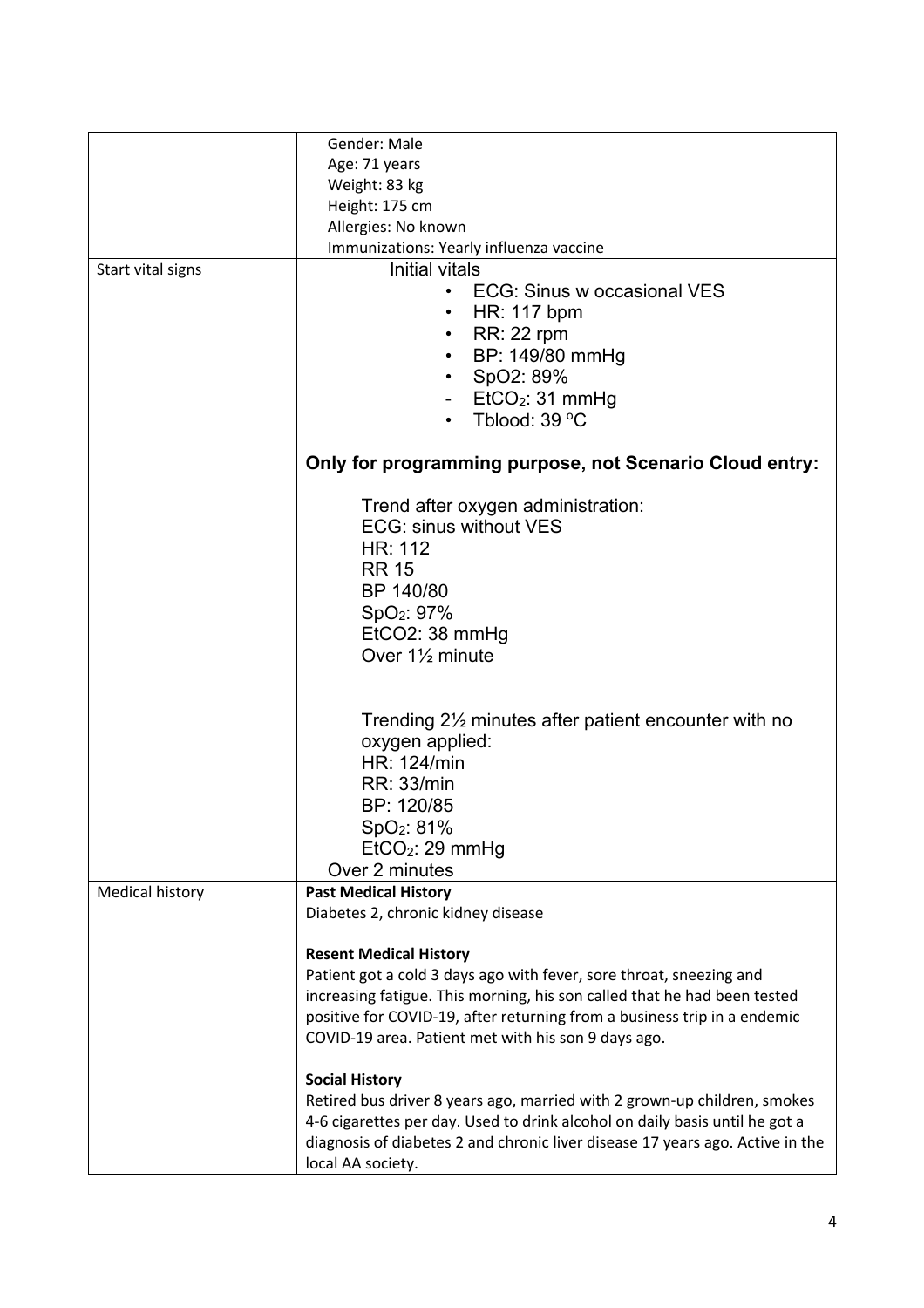| <b>Clinical Findings</b>      | Respiratory distress<br>$\overline{\phantom{a}}$                                                             |
|-------------------------------|--------------------------------------------------------------------------------------------------------------|
|                               | Dry coughing with chest pain                                                                                 |
|                               | Sweating and shivering<br>$\overline{\phantom{a}}$                                                           |
|                               | Malaise and fatigue                                                                                          |
| Diagnostics                   | None available                                                                                               |
| Provider's orders             | <b>NA</b>                                                                                                    |
| <b>Expected interventions</b> | Assemble and prepare equipment<br>٠                                                                          |
|                               | Assure standard precautions<br>٠                                                                             |
|                               | Don PPE according to procedure and IPC guidelines for acute<br>٠                                             |
|                               | respiratory infections (ARI)                                                                                 |
|                               | Identify patient<br>٠                                                                                        |
|                               | Perform primary survey<br>٠                                                                                  |
|                               | Obtain 3-lead ECG<br>$\bullet$                                                                               |
|                               | Monitor patient closely<br>٠                                                                                 |
|                               | Administer supplemental oxygen<br>٠                                                                          |
|                               | Obtain patient history<br>٠                                                                                  |
|                               | Verbalize SARI secondary to suspected COVID-19<br>٠                                                          |
|                               | Call IPC coordinator<br>$\bullet$                                                                            |
|                               | Verbalize escalation of standard precautions for first responders                                            |
|                               | who transferred the patient                                                                                  |
|                               | Order bedside X-ray                                                                                          |
|                               | Insert IV/IO<br>٠                                                                                            |
|                               | Start infusion of normal saline<br>٠                                                                         |
|                               | Collect specimen sample<br>٠                                                                                 |
|                               | Obtain venous blood sample<br>٠                                                                              |
|                               | <b>Blood culturing</b><br>٠                                                                                  |
|                               | Consider nebulized drugs<br>٠                                                                                |
|                               | Administer IV antibiotics<br>٠                                                                               |
|                               | Safely contain specimen and blood sample for transport<br>٠                                                  |
|                               | Contact laboratory personnel<br>٠                                                                            |
|                               | Triage the patient to hospital admission                                                                     |
|                               | Call ICU                                                                                                     |
|                               |                                                                                                              |
|                               | Give report<br>Request IPC transfer of patient                                                               |
|                               | Inform patient on plan of care                                                                               |
|                               | Educate patient on standard precautions                                                                      |
|                               | ٠<br>Communicate effectively with interprofessional team                                                     |
|                               |                                                                                                              |
|                               | Escalate standard precautions for all patients                                                               |
|                               | Hand over patient to orderly                                                                                 |
|                               | Safely dispose of equipment                                                                                  |
|                               | Doff PPE according to procedure<br>This scenario contains scoring that enables a summative assessment of the |
| Assessment Instruments        | participants. The scoring is based on all key events which can be logged                                     |
|                               | during simulation and is presented at the end of the debriefing log after                                    |
|                               | simulation is ended. The scoring is presented as a sum of logged events                                      |
|                               | compared to the maximum score.                                                                               |
|                               |                                                                                                              |
|                               | The scoring is based on the below key events:                                                                |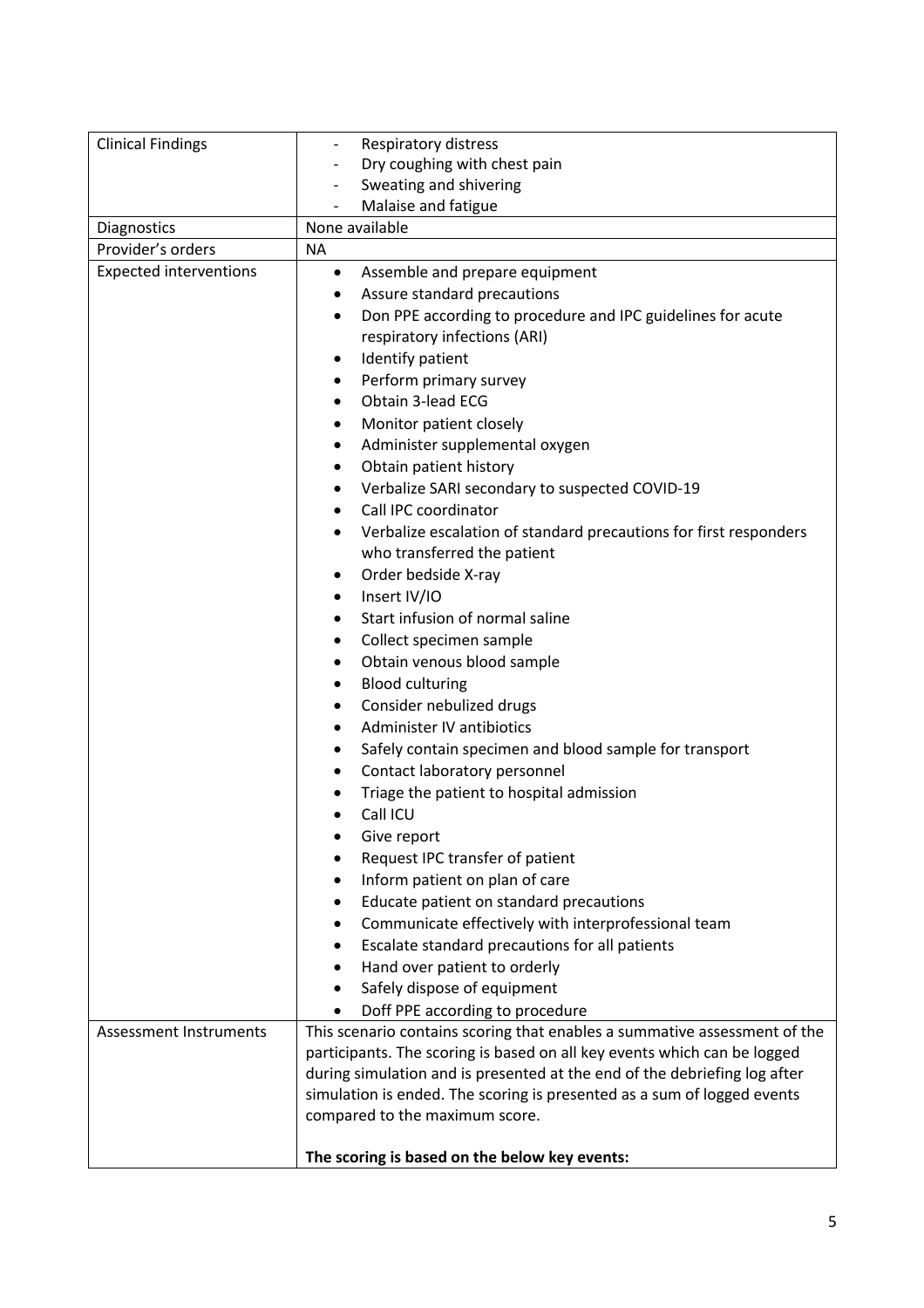|                             | Wash hands = $1$<br>Don all PPE equipment = $1$<br>Check equipment = $1$<br>Identify patient = $1$<br>Obtain patient history = $1$<br>Assess breathing $= 1$<br>Assess vital signs = $1$<br>Obtain oxygen saturation = $1$<br>Obtain 3-lead ECG = $1$<br>Auscultate lungs = 1<br>Administer supplemental oxygen = 1<br>Obtain patient history = $1$<br>Verbalize SARI secondary to suspected COVID-19 = 1<br>Call IPC coordinator = $1$<br>Verbalize escalation of standard precautions = $1$<br>Order bedside $X-ray = 1$<br>Insert $IV/IO = 1$<br>Start normal saline infusion = $1$<br>Consider nebulized drugs = 1<br>Administer IV antibiotics = 1<br>Collect specimen sample = $1$<br>Obtain venous blood sample = 1<br>Label sample bottles = $1$<br>Place specimen and blood sample in safety bag = 1<br>Contact laboratory = $1$<br>Perform relevant documentation = 1<br>Triage patient to hospital admission = $1$<br>Call receiving department = $1$<br>Give report using $SBAR = 1$<br>Prepare patient for transfer = $1$<br>Inform patient on plan of care = $1$<br>Educate patient on standard precautions = 1<br>Safely dispose of equipment = 1<br>Disinfect dedicated equipment = 1<br>Order disinfection of examination room = 1<br>Doff PPE according to procedure = 1<br>Ensure safe disposal of PPE = $1$<br>Wash hands = $1$<br>Total max score = 38 |
|-----------------------------|-----------------------------------------------------------------------------------------------------------------------------------------------------------------------------------------------------------------------------------------------------------------------------------------------------------------------------------------------------------------------------------------------------------------------------------------------------------------------------------------------------------------------------------------------------------------------------------------------------------------------------------------------------------------------------------------------------------------------------------------------------------------------------------------------------------------------------------------------------------------------------------------------------------------------------------------------------------------------------------------------------------------------------------------------------------------------------------------------------------------------------------------------------------------------------------------------------------------------------------------------------------------------------------------------------------------------------------------------------------------------------|
| <b>Operator Information</b> | Information on scoring<br>This scenario contains scoring that enables a simple summative test of the<br>participants. After the simulation is ended, a total score for each correct<br>intervention which has been logged, is displayed in the debriefing<br>overview. It is therefore of upmost importance to log all interventions<br>when done correctly to give an accurate end score of the performance. If<br>using this scenario for training only, the instructor can ignore total score in<br>the debriefing.                                                                                                                                                                                                                                                                                                                                                                                                                                                                                                                                                                                                                                                                                                                                                                                                                                                      |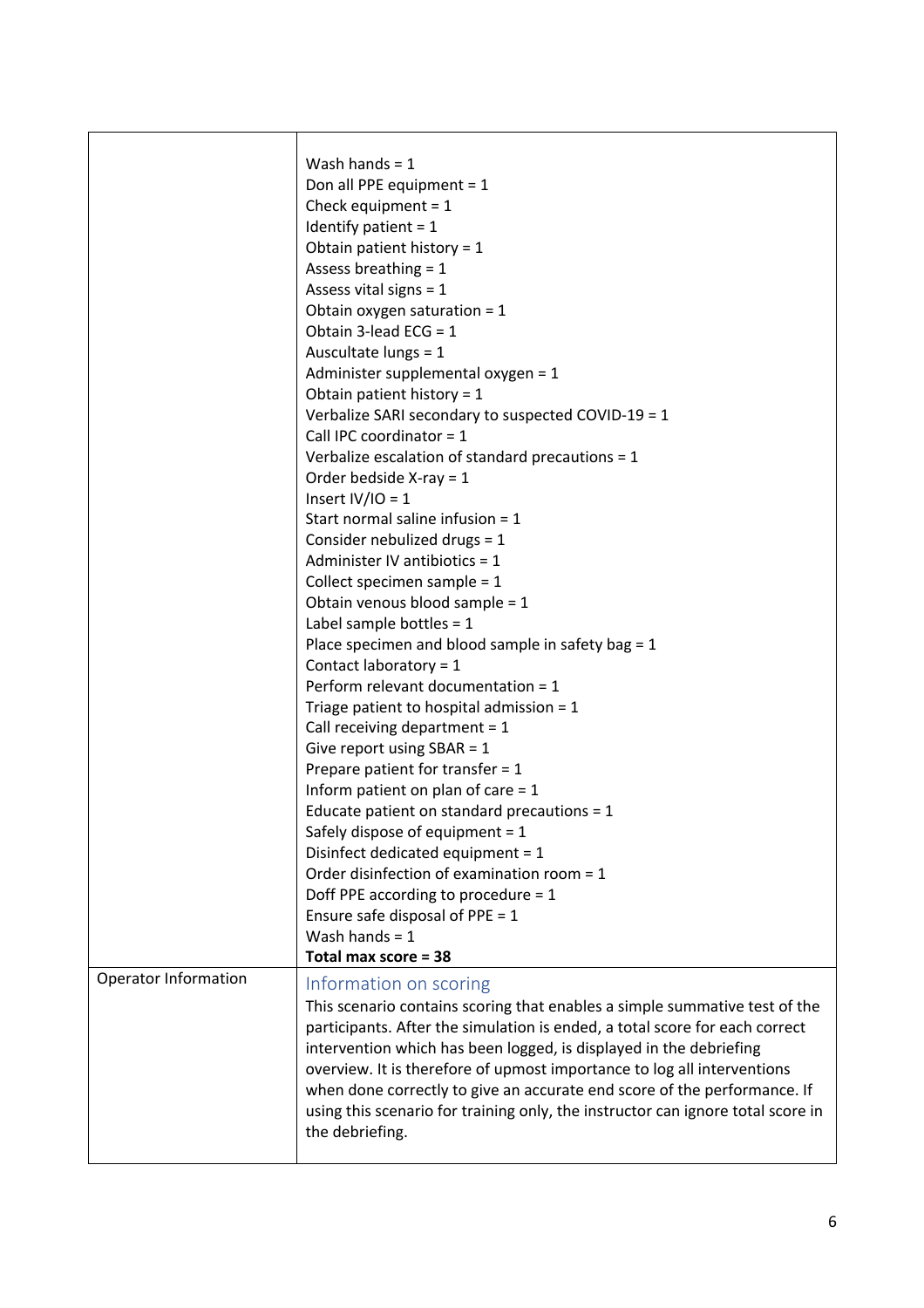| <b>Scenario Progression Image</b>                | Information on logging PPE<br>This simulation is a team training session. All participants are required to<br>apply adequate PPE. If one of the participants fails to apply one of the<br>required PPE equipment items, this item should not be logged even though<br>the rest of the participants apply the PPE equipment item. It is a basic<br>assumption that the team helps and ensures that all participants have don<br>correct PPE after procedure.<br><b>NA</b>                                                                                                                                                                                                                                                                                                                                                                                                                                                                                                                                                                                                                                                                                                    |
|--------------------------------------------------|-----------------------------------------------------------------------------------------------------------------------------------------------------------------------------------------------------------------------------------------------------------------------------------------------------------------------------------------------------------------------------------------------------------------------------------------------------------------------------------------------------------------------------------------------------------------------------------------------------------------------------------------------------------------------------------------------------------------------------------------------------------------------------------------------------------------------------------------------------------------------------------------------------------------------------------------------------------------------------------------------------------------------------------------------------------------------------------------------------------------------------------------------------------------------------|
| <b>Scenario Progression Image</b><br>Title       | <b>NA</b>                                                                                                                                                                                                                                                                                                                                                                                                                                                                                                                                                                                                                                                                                                                                                                                                                                                                                                                                                                                                                                                                                                                                                                   |
| <b>Scenario Progression Image</b><br>Description | <b>NA</b>                                                                                                                                                                                                                                                                                                                                                                                                                                                                                                                                                                                                                                                                                                                                                                                                                                                                                                                                                                                                                                                                                                                                                                   |
| <b>Scenario Progression</b><br>Attachment        | <b>NA</b>                                                                                                                                                                                                                                                                                                                                                                                                                                                                                                                                                                                                                                                                                                                                                                                                                                                                                                                                                                                                                                                                                                                                                                   |
| Debrief tab                                      |                                                                                                                                                                                                                                                                                                                                                                                                                                                                                                                                                                                                                                                                                                                                                                                                                                                                                                                                                                                                                                                                                                                                                                             |
| Guided reflection<br>questions                   | These guided reflection questions are organized by the gather-analyze-<br>summarize (GAS) method. The questions are presented to suggest topics<br>that may inspire the debriefing conversation.                                                                                                                                                                                                                                                                                                                                                                                                                                                                                                                                                                                                                                                                                                                                                                                                                                                                                                                                                                            |
|                                                  | <b>Gather Information</b><br>What are your reactions to this simulation? What are your other<br>initial reactions?<br>Would one of you describe the events from your perspective?<br>From your perspective, what were the main issues you had to deal<br>with?                                                                                                                                                                                                                                                                                                                                                                                                                                                                                                                                                                                                                                                                                                                                                                                                                                                                                                              |
|                                                  | Analyze<br>Describe the general principles of IPC when caring for patients<br>with ARI. How did you apply these principles?<br>Describe the characteristics of vital signs for respiratory virus<br>infections. Which characteristics was applicable in this case?<br>Which syndromes requires hospitalization? How did these<br>syndromes affect your decision making for this patient?<br>How did you apply specific measures in a hospital when caring for<br>$\bullet$<br>patients with SARI with pandemic or epidemic potential?<br>When should you verbalize an escalation in safety precautions?<br>Describe your reasoning for your actions in this case.<br>Which diagnostic samples did you decide to collect for this<br>patient?<br>How was your cooperation within the team and with the patient?<br>Describe the patient education you performed on standard<br>precautions for this patient. What was your reasoning for this?<br>Which interprofessional communication did you perform? Discuss<br>the importance of communication with other departments in this<br>case.<br>How did you ensure safety precautions before leaving the<br>examination room? |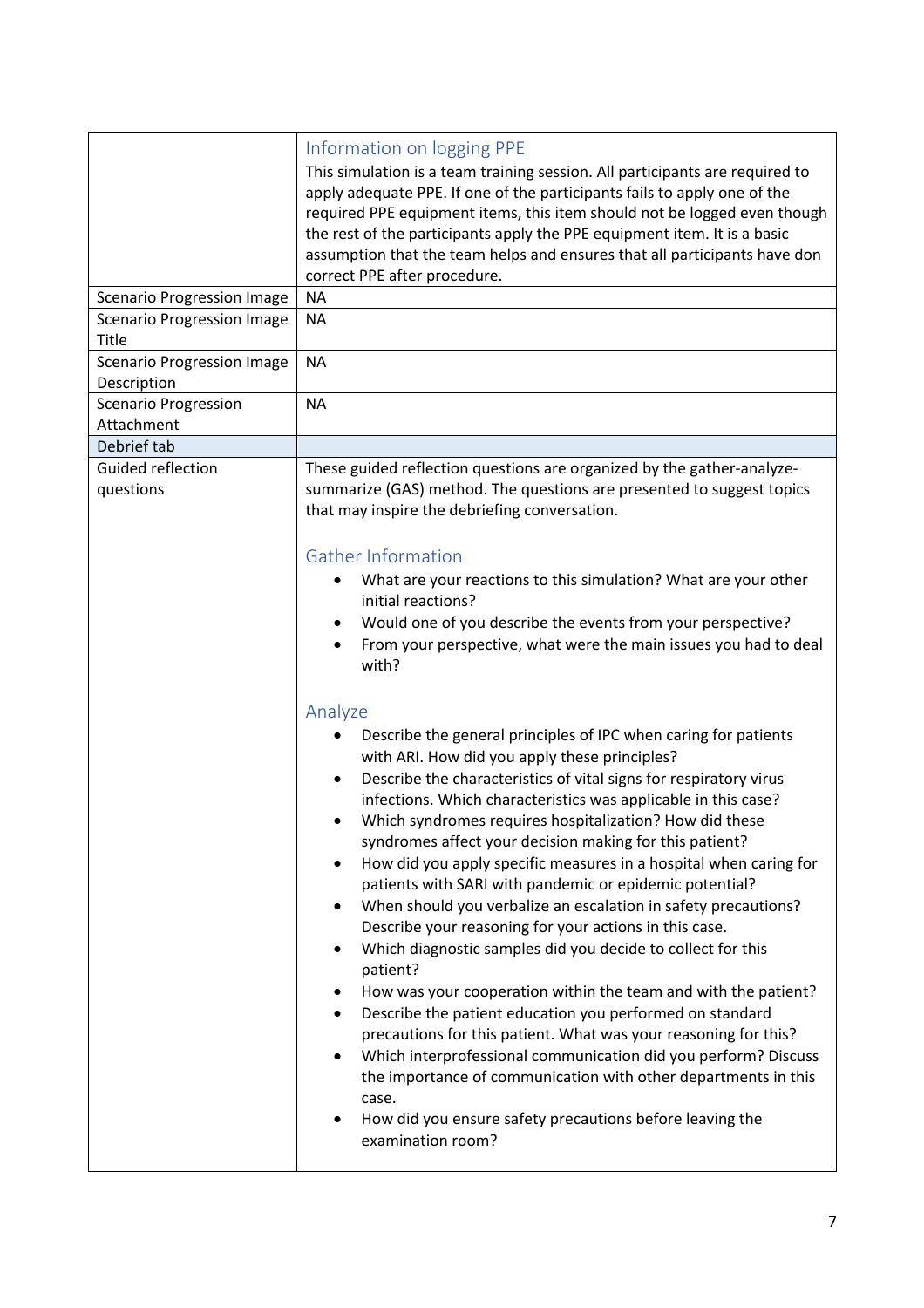|                              | Summarize<br>What are the key points from this simulation?<br>What would you like to do differently next time in a similar<br>situation?                                                                                                                                                                                                                                                                                                                                                                                                                                                                      |
|------------------------------|---------------------------------------------------------------------------------------------------------------------------------------------------------------------------------------------------------------------------------------------------------------------------------------------------------------------------------------------------------------------------------------------------------------------------------------------------------------------------------------------------------------------------------------------------------------------------------------------------------------|
|                              | What are your main take-home messages?                                                                                                                                                                                                                                                                                                                                                                                                                                                                                                                                                                        |
| Guided reflection            | <b>NA</b>                                                                                                                                                                                                                                                                                                                                                                                                                                                                                                                                                                                                     |
| Attachment                   |                                                                                                                                                                                                                                                                                                                                                                                                                                                                                                                                                                                                               |
| Case considerations          | When examining a patient with suspected SARI with pandemic or epidemic<br>potential, the responsible health care providers are expected to recognize<br>suspected COVID-19 patients early and apply appropriate source, isolation<br>protocol, and diagnostic procedures. They should apply routine IPC (i.e.<br>standard precautions) for all patients. Moreover, it is of outmost<br>importance to apply standard precautions at all times including but not<br>restricted to:                                                                                                                              |
|                              | • Hand hygiene                                                                                                                                                                                                                                                                                                                                                                                                                                                                                                                                                                                                |
|                              | • Respiratory hygiene                                                                                                                                                                                                                                                                                                                                                                                                                                                                                                                                                                                         |
|                              | • PPE according to the risk                                                                                                                                                                                                                                                                                                                                                                                                                                                                                                                                                                                   |
|                              | • Safe injection practices, sharps management and injury prevention<br>• Safe handling, cleaning and disinfection of patient care equipment<br>• Environmental cleaning<br>• Safe handling and cleaning of soiled linen                                                                                                                                                                                                                                                                                                                                                                                       |
|                              | • Waste management                                                                                                                                                                                                                                                                                                                                                                                                                                                                                                                                                                                            |
|                              | The emergency department team should consider and apply relevant<br>differential diagnosis and treatment for bacterial pneumonia and/or<br>sepsis. They should also address general principles of managing the<br>critically ill patient with severe acute respiratory infection (SARI) using<br>necessary triage tools and recognize patients with SARI that need<br>emergent care and hospitalization including ICU admission, and knows to<br>differentiate from uncomplicated influenza-like illness (ARI) that can go<br>home.<br>In this case, the team should administer supplemental oxygen and start |
|                              | supportive therapy with fluids and/or nebulized respiratory drugs and                                                                                                                                                                                                                                                                                                                                                                                                                                                                                                                                         |
|                              | antibiotics as appropriate before they coordinate safe patient                                                                                                                                                                                                                                                                                                                                                                                                                                                                                                                                                |
|                              | transportation to ICU or monitored acute respiratory bed/department.                                                                                                                                                                                                                                                                                                                                                                                                                                                                                                                                          |
| Case considerations image    | <b>NA</b>                                                                                                                                                                                                                                                                                                                                                                                                                                                                                                                                                                                                     |
| Case considerations image    | <b>NA</b>                                                                                                                                                                                                                                                                                                                                                                                                                                                                                                                                                                                                     |
| Descriptions                 |                                                                                                                                                                                                                                                                                                                                                                                                                                                                                                                                                                                                               |
| Case considerations          | <b>NA</b>                                                                                                                                                                                                                                                                                                                                                                                                                                                                                                                                                                                                     |
| Attachment                   |                                                                                                                                                                                                                                                                                                                                                                                                                                                                                                                                                                                                               |
| <b>Files and attachments</b> |                                                                                                                                                                                                                                                                                                                                                                                                                                                                                                                                                                                                               |
| <b>Publication Details</b>   |                                                                                                                                                                                                                                                                                                                                                                                                                                                                                                                                                                                                               |
| Version number               | 1.0                                                                                                                                                                                                                                                                                                                                                                                                                                                                                                                                                                                                           |
| <b>Publication date</b>      | Target 17/3 2020                                                                                                                                                                                                                                                                                                                                                                                                                                                                                                                                                                                              |
| Release note                 | <b>NA</b>                                                                                                                                                                                                                                                                                                                                                                                                                                                                                                                                                                                                     |
| Co-developer One             | <b>NA</b>                                                                                                                                                                                                                                                                                                                                                                                                                                                                                                                                                                                                     |
| Co-developer Two             | ΝA                                                                                                                                                                                                                                                                                                                                                                                                                                                                                                                                                                                                            |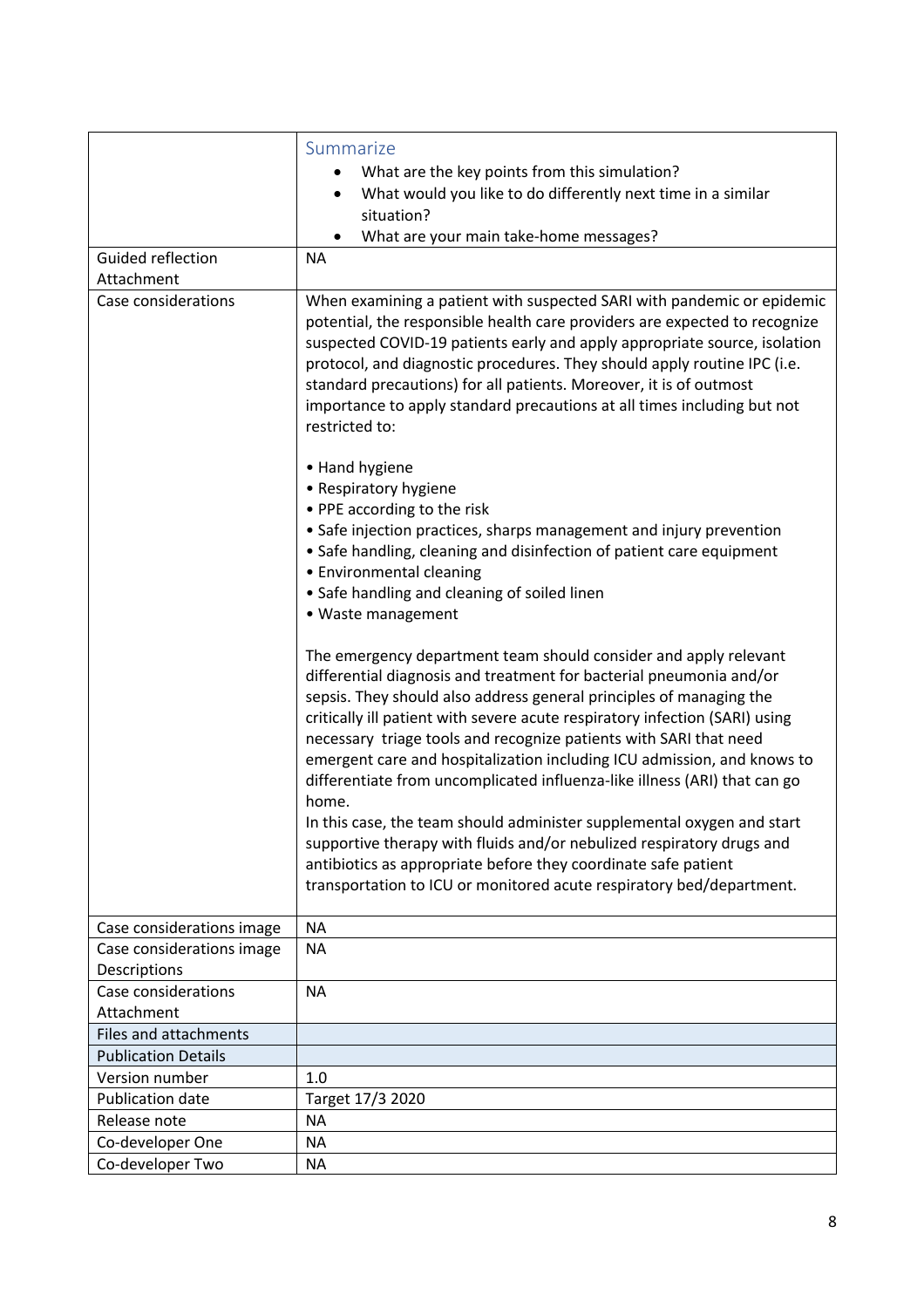| Legal Notice                | <b>NA</b>                                                                  |
|-----------------------------|----------------------------------------------------------------------------|
| Credits                     | <b>NA</b>                                                                  |
| <b>Scenario Settings</b>    |                                                                            |
| Training disciplines        | x Community Health and Public Safety<br><b>EMS</b> / Prehospital<br>$\Box$ |
|                             | x Interdisciplinary                                                        |
|                             | x Medical                                                                  |
|                             | $\Box$ Military                                                            |
|                             | x Nursing                                                                  |
|                             | $\Box$ Nursing Aids                                                        |
|                             | $\Box$ Occupational Therapy                                                |
|                             | $\Box$ Phelbotomy                                                          |
|                             | $\Box$ Pharmacy                                                            |
|                             | x Physician Assistant                                                      |
|                             | $\Box$ Radiology Technician                                                |
|                             | <b>Respiratory Therapy</b><br>$\Box$                                       |
| <b>Education level</b>      | x Undergraduate                                                            |
|                             | x Postgraduate                                                             |
| <b>Medical specialities</b> | $\Box$ Allergy and immunology                                              |
|                             | $\Box$ Anesthesiology                                                      |
|                             | $\Box$ Cardiology                                                          |
|                             | x Critical Care Medicine                                                   |
|                             | $\Box$ Dermatology                                                         |
|                             | x Emergency Medicine                                                       |
|                             | $\Box$ Endocrinology                                                       |
|                             | $\Box$ Family Medicine                                                     |
|                             | Gastroenterology<br>$\Box$                                                 |
|                             | $\Box$ Geriatrics                                                          |
|                             | x Hospital Medicine                                                        |
|                             | x Infectious diseases                                                      |
|                             | $\Box$ Internal medicine                                                   |
|                             | $\Box$ Nephrology                                                          |
|                             | $\Box$ Neurology                                                           |
|                             | $\Box$ Neurosurgery                                                        |
|                             | <b>Obstetrics and Gynecology</b><br>□                                      |
|                             | $\Box$ Oncology                                                            |
|                             | Ophthalmology<br>□                                                         |
|                             | $\Box$ Orthopedics                                                         |
|                             | Otolaryngology<br>⊔                                                        |
|                             | Palliative care<br>$\Box$                                                  |
|                             | $\Box$ Pediatrics                                                          |
|                             | $\Box$ Pharmacology                                                        |
|                             | $\Box$ Psychiatry                                                          |
|                             | x Pulmonology                                                              |
|                             | x Radiology                                                                |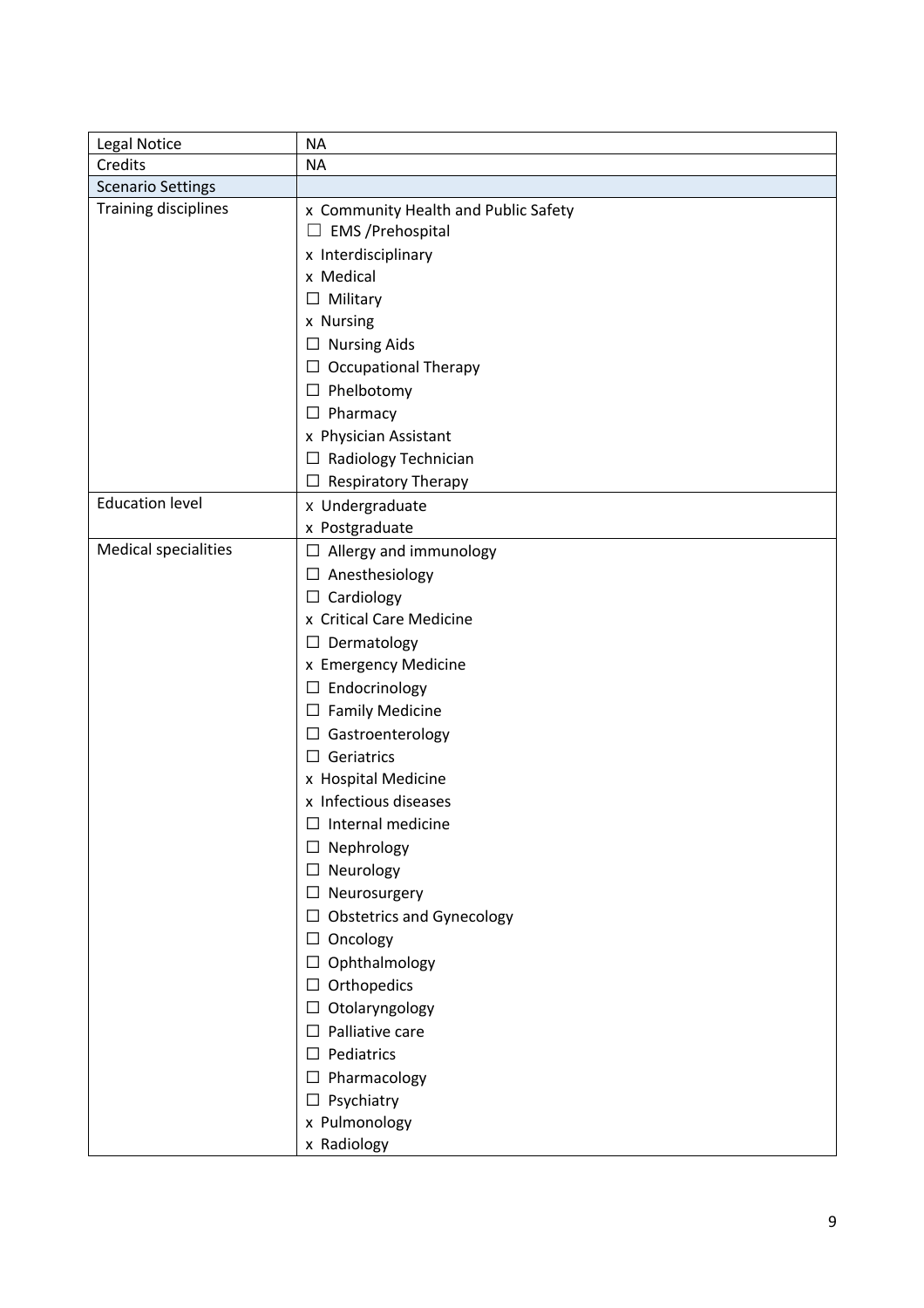|                      | $\Box$ Rehabilitation Medicine                 |
|----------------------|------------------------------------------------|
|                      | $\Box$ Rheumatology                            |
|                      | $\Box$ Surgery                                 |
|                      | $\Box$ Vascular surgery                        |
| Nursing specialities | $\Box$ Ambulatory care nursing                 |
|                      | $\Box$ Advanced practice nursing               |
|                      | $\Box$ Burn nursing                            |
|                      | $\Box$ Cardiac nursing                         |
|                      | $\Box$ Diabetes nursing                        |
|                      | $\Box$ Medical case management                 |
|                      | $\Box$ Community health nursing                |
|                      | x Critical care nursing                        |
|                      | x Emergency nursing                            |
|                      | $\Box$ Gastroenterology nursing                |
|                      | $\Box$ Geriatric nursing                       |
|                      | $\Box$ Home health nursing                     |
|                      | $\Box$ Hospice and palliative care nursing     |
|                      | $\Box$ Hyperbaric nursing                      |
|                      | $\Box$ Immunology and allergy nursing          |
|                      | $\Box$ Intravenous therapy nursing             |
|                      | x Infection control nursing                    |
|                      | x Infectious disease nursing                   |
|                      | $\Box$ Maternal-child nursing                  |
|                      | $\Box$ Medical-surgical nursing                |
|                      | $\Box$ Military and uniformed services nursing |
|                      | $\Box$ Neonatal nursing                        |
|                      | $\Box$ Neurosurgical nursing                   |
|                      | $\Box$ Nephrology nursing                      |
|                      | $\Box$ Nurse midwifery                         |
|                      | $\Box$ Obstetrical nursing                     |
|                      | Oncology nursing                               |
|                      | $\Box$ Orthopaedic nursing                     |
|                      | $\Box$ Ostomy nursing                          |
|                      | $\Box$ Pediatric nursing                       |
|                      | $\Box$ Perianesthesia nursing                  |
|                      | $\Box$ Perioperative nursing                   |
|                      | $\Box$ Psychiatric nursing                     |
|                      | x Pulmonary nursing                            |
|                      | $\Box$ Radiology nursing                       |
|                      | $\Box$ Rehabilitation nursing                  |
|                      | $\Box$ Renal nursing                           |
|                      | $\Box$ Sub-acute nursing                       |
|                      | $\Box$ Substance abuse nursing                 |
|                      | $\Box$ Surgical nursing                        |
|                      | $\Box$ Urology nursing                         |